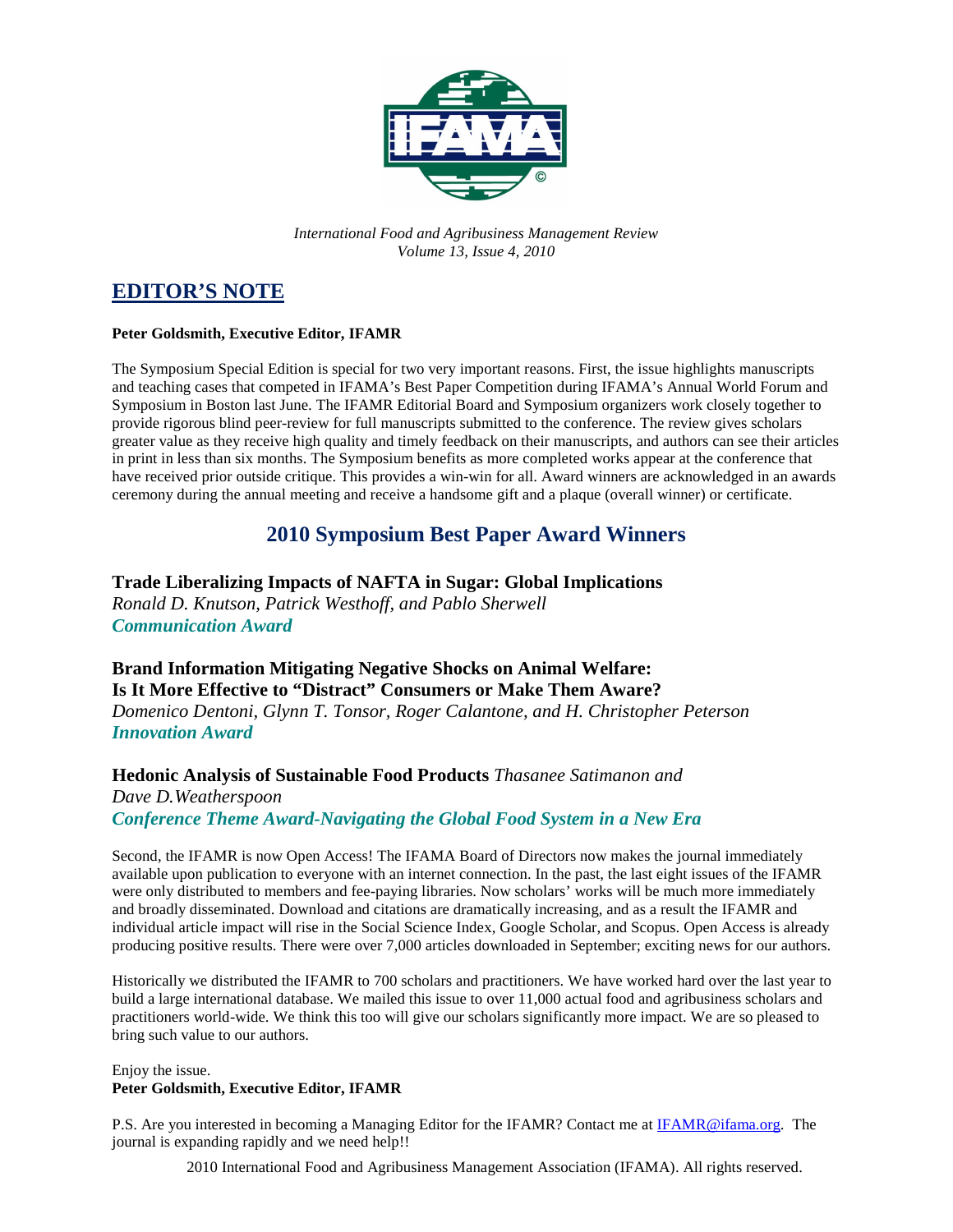## **RESEARCH**

**Trade Liberalizing Impacts of NAFTA in Sugar: Global Implications** *Ronald D. Knutson, Patrick Westhoff, and Pablo Sherwell Best Paper Award - Communication* 

### **Brand Information Mitigating Negative Shocks on Animal Welfare: Is It More Effective to "Distract" Consumers or Make Them Aware?**

*Domenico Dentoni, Glynn T. Tonsor, Roger Calantone, and H. Christopher Peterson Best Paper Award - Innovation* 

*[Click here for author's intro video](http://www.youtube.com/user/ifamr1?feature=mhum#p/u/6/R0tJXXtdACQ)*

**Hedonic Analysis of Sustainable Food Products** *Thasanee Satimanon and Dave D.Weatherspoon Best Paper Award - Conference Theme: Navigating the Global Food System in a New Era* 

**Risk - An Opportunity or Threat for Entrepreneurial Farmers in the Global Food Market?** *Nicola Mary Shadbolt, Femi Olubode-Awasola, David Gray, and Elizabeth Dooley Finalist, Best Paper Award, XX IFAMA Symposium, June 2010*

**Consumer Preferences for Imported Kona Coffee in South India: A Latent Class Analysis** *Jyotsna Krishnakumar and Catherine Chan-Halbrendt Best Paper Finalist* 

Global Food Production under Alternative Scenarios Ellen Huan-Niemi, Janne Niemi, and Jyrki Niemi *Best Paper Finalist [Click here for author's intro video](http://www.youtube.com/user/ifamr1?feature=mhum#p/u/8/1XrGBLYzIIo)*

**Ethanol Marketing and Input Procurement Practices of U.S. Ethanol Producers: 2008 Survey Results** *Timothy J. Schmidgall, Kerry W. Tudor, Aslihan D. Spaulding and J. Randy Winter [Click here for author's intro video](http://www.youtube.com/user/ifamr1?feature=mhum#p/u/7/4vUKJypavUE)*

# **CASE STUDIES**

## **A Guatemalan Soycow Cooperative: Is the Whole Greater than the Sum of its**

**Parts?** *\*Teaching Notes Available on Request Meredith Blumthal, Eric T. Micheels, Nicholas D. Paulson, and Rhett C. Farrell Best Paper Finalist [Click here for author's intro video](http://www.youtube.com/user/ifamr1?feature=mhum#p/u/10/FhUZu2lt6Ns)*

## **UNICA: Challenges to Deliver Sustainability in the Brazilian Sugarcane**

**Industry** *\*Teaching Notes Available on Request Fabio R. Chaddad; Video Introduction by Marcos Jank, CEO UNICA [Click here for author's intro video](http://www.youtube.com/user/ifamr1?feature=mhum#p/u/6/4kZDvS7v5NA)*

2010 International Food and Agribusiness Management Association (IFAMA). All rights reserved.